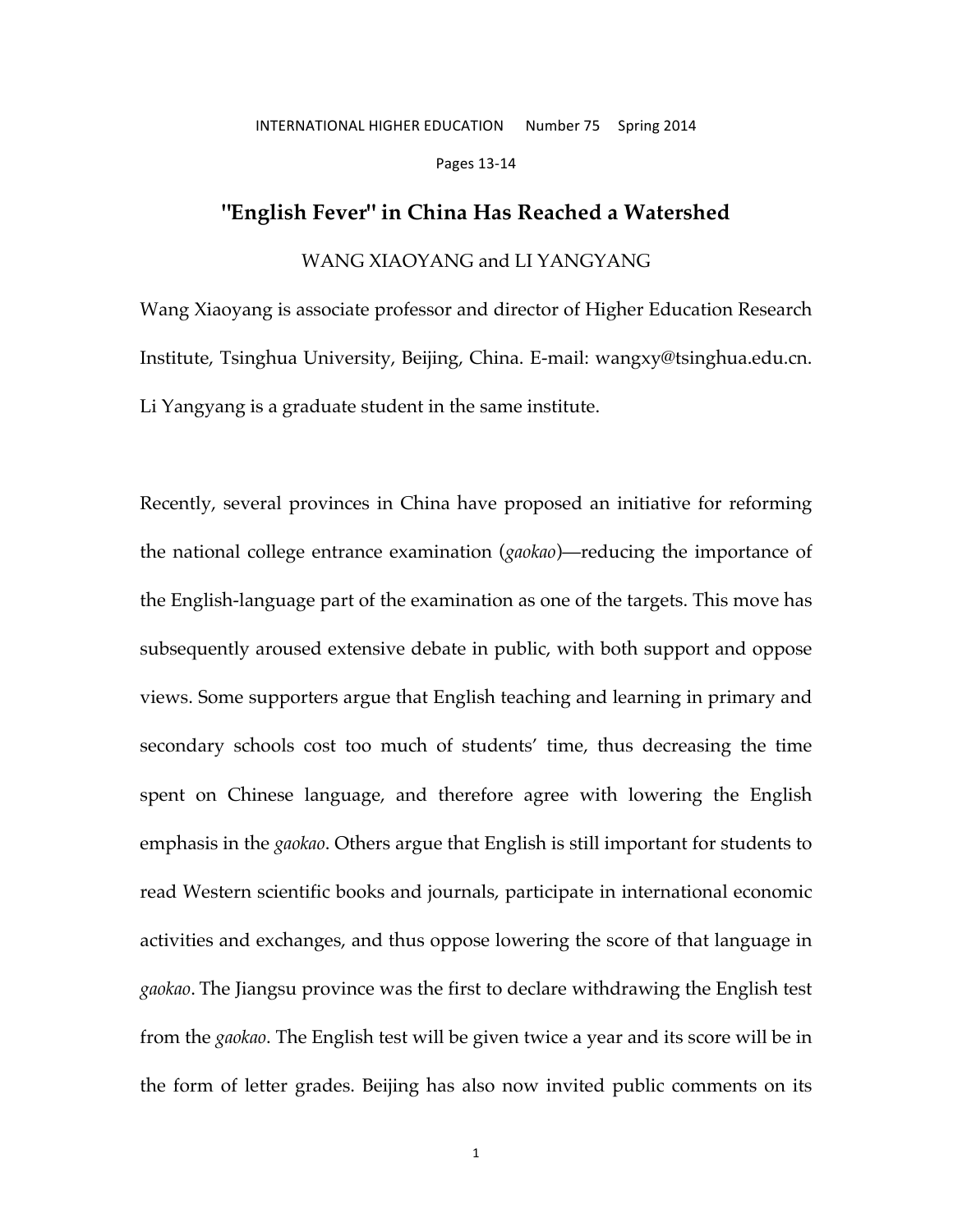reform plan, which proposes that the full mark of the English test will be reduced from 150 to 100 points and that of Chinese test will be increased from 150 to 180 points. Why does the English score fall while the Chinese score rises? Has "English fever" in China reached a watershed?

## **WHY DOES THE** *GAOKAO* **REFORM START WITH ENGLISH?**

Concerning the fact that English-language education in China is time consuming and low efficiency, reforming the English exam can easily be understood and supported by both the public individuals and educators. English education in China is now becoming more test oriented, which urgently requires reform. Chinese students have invested the most time and efforts in learning English; however, it has not yielded positive results. Many students have been learning English for years, constantly memorizing words and doing exercises, but so far have only managed to learn so-called "broken English."

Now, far too few students can handle cross-cultural communication in a fluent and concise manner. One of the aims of the *gaokao* reform in Beijing is to dilute the selection function of the English test and restore the function of English as a tool of communication. Therefore, as revealed in the reform plan, Beijing decided to increase the proportion of the listening comprehension in the English text in *gaokao*; and the content of the test will be limited to basic knowledge and ability. Another important issue that deserves our attention is the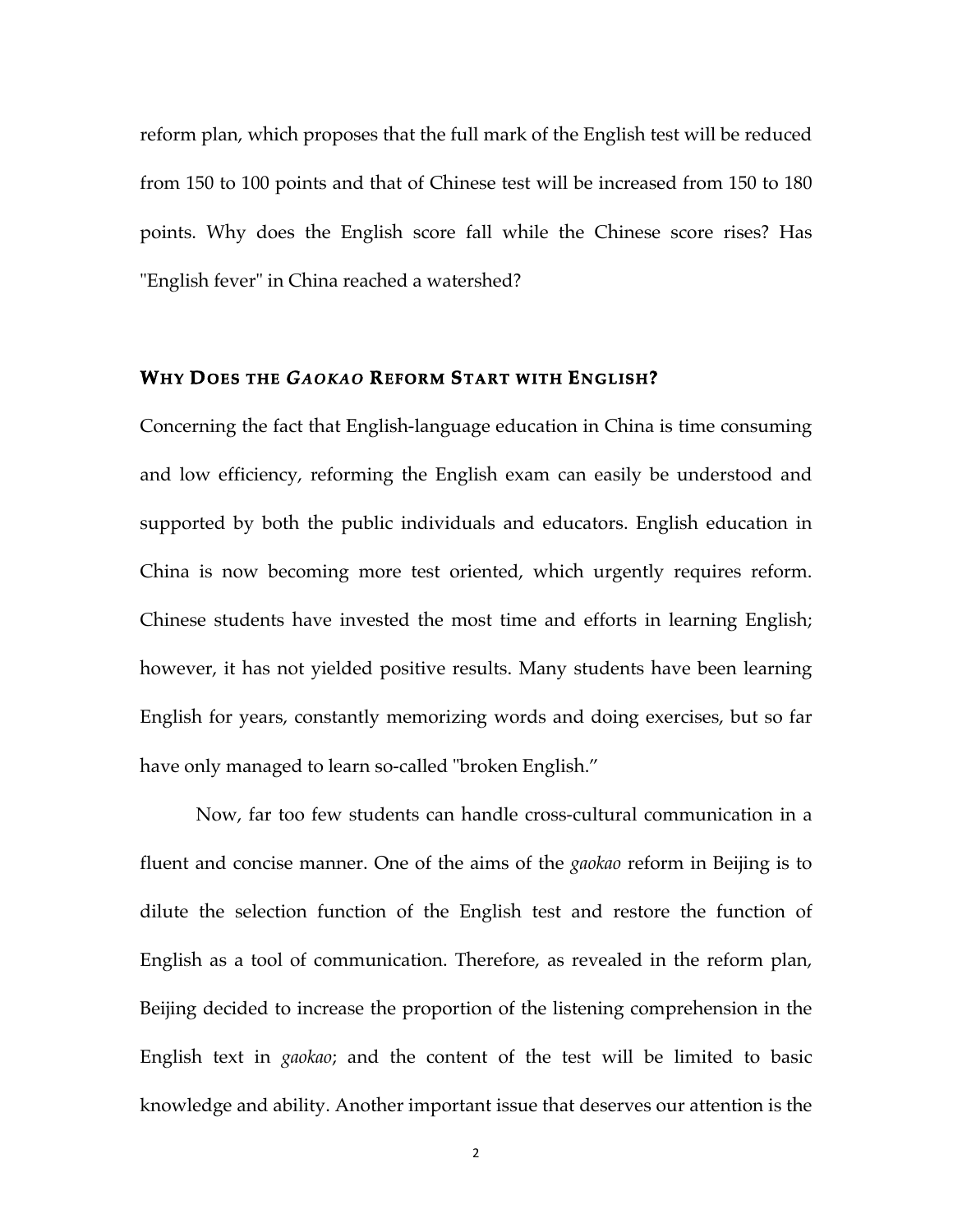government's attitude to deliver the power of organizing examination to third-party social institutions. If the reform plan is implemented nationally, the English part of *gaokao* will be sponsored by social institutions like the Educational Testing Service in the United States, twice a year in 2016. Students will then be able to participate in up to six times the exam in a high school three-year period, which greatly reduces the pressure of taking the exam and hopefully leads students to learn English for the communicative use rather than just purely for getting a higher score on an examination.

### **WILL THE IMPORTANCE OF ENGLISH FALL WHILE THAT OF CHINESE RISES?**

Over the years, Chinese educators have been concerned that English has too much importance attached to education and that people are sometimes overlooking the importance of studying Chinese. Given this worry, along with decreasing the score of the English exam, the Beijing *gaokao* reform is designed to increase the score of Chinese by 30 points, to emphasize the fundamental role of Chinese as a mother tongue and basic core subject. The great attention paid to Chinese language and culture by the policymaker is evidently expressed in the reform. Compared with English, it is more demanding for teachers to guide students to appreciate the charm of Chinese culture, as students and parents have been more devoted about learning English than Chinese. As *gaokao* is the baton of primary and secondary education, policymakers wisely use it to guide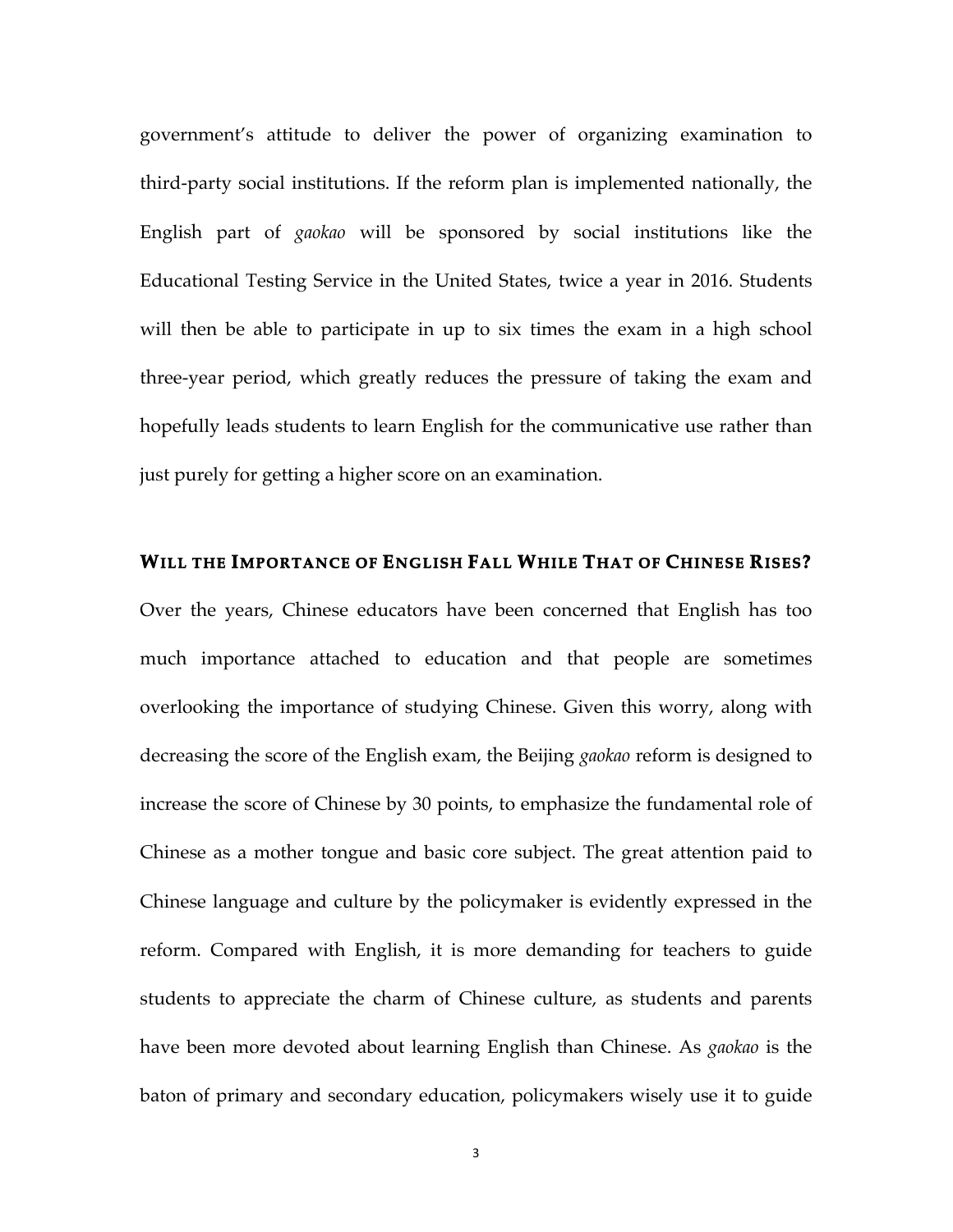teaching and learning. We believe by adjusting the weights of English and Chinese, students and teachers can be guided to focus more on the learning of Chinese to a large extent.

# **"ENGLISH FEVER" AT A WATERSHED IN CHINA**

The reform concerning English in *gaokao* to some extent also implies that "English fever" has reached a watershed in China. Since the *gaokao* was restored in the late 1970s, the importance of English scores in *gaokao* has been gradually raised from 30, 100 to 150 points, becoming one of the three-core subjects together with mathematics and Chinese. Correspondingly, a wave of "English fever" swept the nation, and English training has become a huge industry. Now, China has the world's largest English-speaking population.

In recent years, with the further build-up of China's comprehensive national strength, China has been increasing trade activities with nations around the world. Following the development of the nation, there are more students around the world who choose to learn Chinese, including President Obama's daughters and Vice President Biden's granddaughter. After a recent visit to China, British Prime Minister David Cameron indicated that schools in the United Kingdom should not teach kids so much French and German, but should rather focus on Chinese. To accommodate this need, strengthening cultural exchanges with foreign countries and trying to propagate Chinese language have